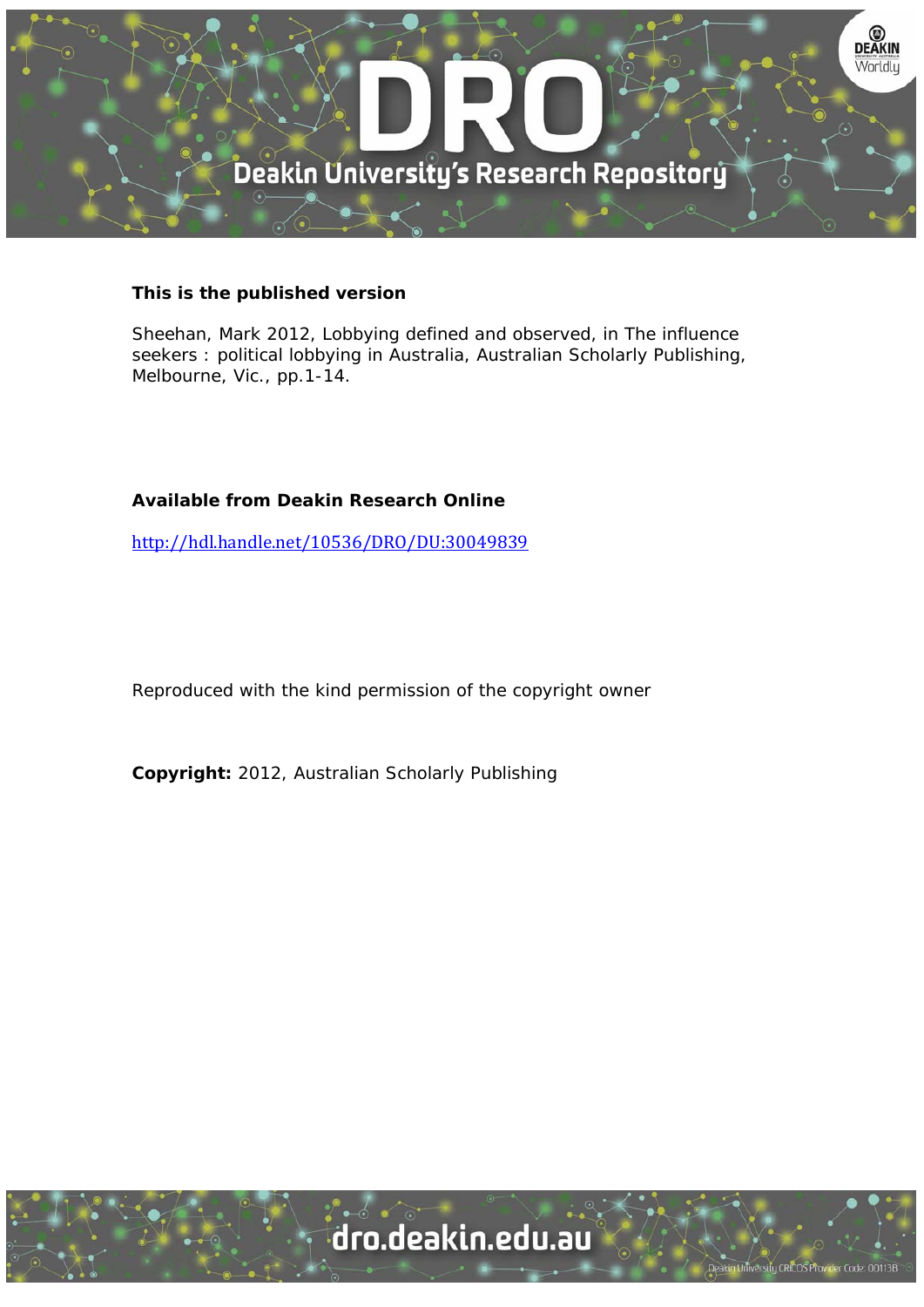# I . LOBBYING DEFINED AND OBSERVED

# Mark Sheehan

# Introduction

Lobbying has evolved over a very long period, as long as nations have had governments. The people who undertake lobbying, the lobbyists, require definition in their own right  $-$  for the type of lobbyist often determines the lobbying activity undertaken.

Many pages and much discussion have been given over to what constitutes and defines lobbying. Many will argue, with much justification, that even the terms lobbying and lobbyists are regarded as components of the broader field of public relations. In fact, while we can apply many of the functions used to define PR to lobbying and lobbyists, the most fundamental interpretation of the terms' parameters indicates that lobbying involves communication and government. How and by whom are the key elements of this chapter.

# What is lobbying?

The critical and most obvious component of lobbying is the interaction an entity has with government. The executive, parliament and bureaucracy are the key players in the field. On the opposing side, to extend a sporting analogy, are the lobbyists  $-$  who are identified or labelled, singularly or plurally, by a variety of names: pressure groups, policy consultants, tariff consultants, public relations consultants, interest groups, special interest groups, industrial and professional associations, government relations managers, public affairs managers and, Lloyd's qualified term, the 'political lobbyist'.

All these nomenclatures require further explanation  $-$  some are used interchangeably, others are now an historical term only, and some fall from the common language only to reappear at a later date. Of all, the oldestand most widely recognisedis lobbyist and lobbying. Lloyd (1989)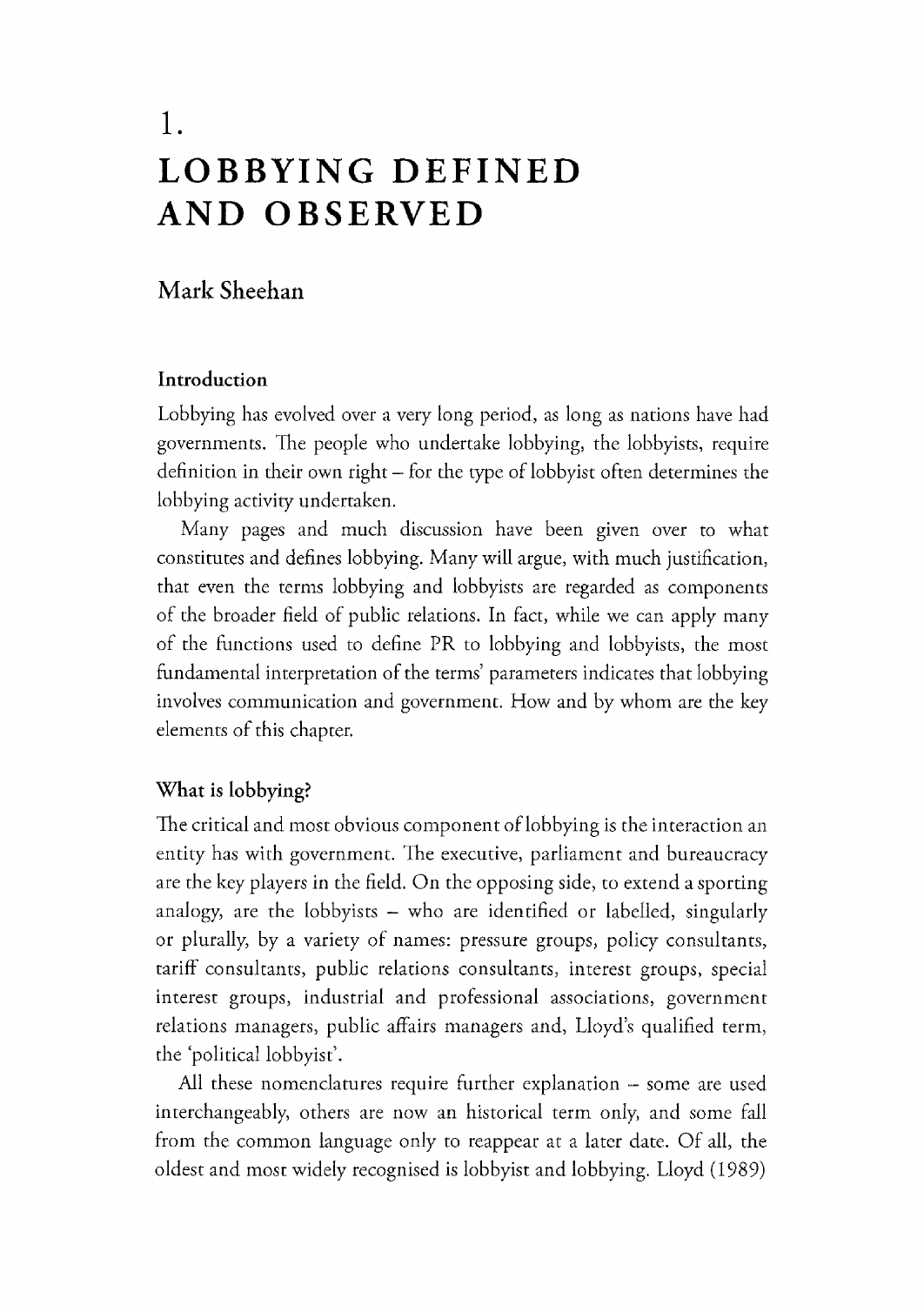states that the term 'lobby agent' was first used in Westminster in the mid-17<sup>th</sup> century. In the US, Schriftgiesser (1951) writes that the famous American journalist H L Mencken, the Sage of Baltimore, traced the first use of the word lobby, as we currently understand it, to Washington DC in 1829. At that time the term lobby-agent was in use but it was shortened by journalists to lobbyist by 1832.

It has been suggested that the concept of lobbying  $-$  of seeking influence among the powerful  $-$  is as old as government itself. Lloyd (1989) cites examples of lobbying from the Old and New testaments - the most famous pressure group being those who petitioned Pontius Pilate to crucify Jesus Christ!

In the US the activities of lobbying were recognised before the term was coined when, according to Schriftgiesser (1951), 'a little gang of painted-up merchants pushed British tea into the salt water of Boston harbor' (p. 4).

So the pedigree of lobbying activities is long and colourful. As the Western form of parliamentary democracy has evolved and expanded among nations it seems that lobbying has been ever present on this journey. It is by its activities, its parts, that we can define and recognise lobbying most clearly and view the changes.

# Defining lobbying

In reflecting on the turmoil of lobbying in Australia in the 1980s Harrison wrote: 'then, as now, it has been impossible to clearly define a lobbyist' (2011, p. 865). It is a difficult task for there are definitions and sub-definitions almost requiring a taxonomy of the species – but what to call the species? As noted above, the position descriptions given to lobbyists are many and varied, and each of these also carries with it a particular definition. Macnamara (2012) includes lobbying under a heading of public affairs and government relations. Sekuless subtitled his 1991 text, Lobbying in the nineties, 'the government relations'. Contemporary definitions of lobbying contain similar elements; Franklin et al. (2009) define lobbying broadly and boldly as a 'consistent and directed attempt to influence government policy' (p. 126). Warhurst  $(2007, p. 9)$  calls it a 'process by which nongovernment sector - business, interest groups, representative organisations - seek to influence government', although this definition excludes and ignores lobbying done by semi-government bodies over the decades, such as universities or, specifically, Victoria's TAC, CSIRO, and, in a previous era, TAA or the Commonwealth Aircraft Corporation. Grunig and Hunt state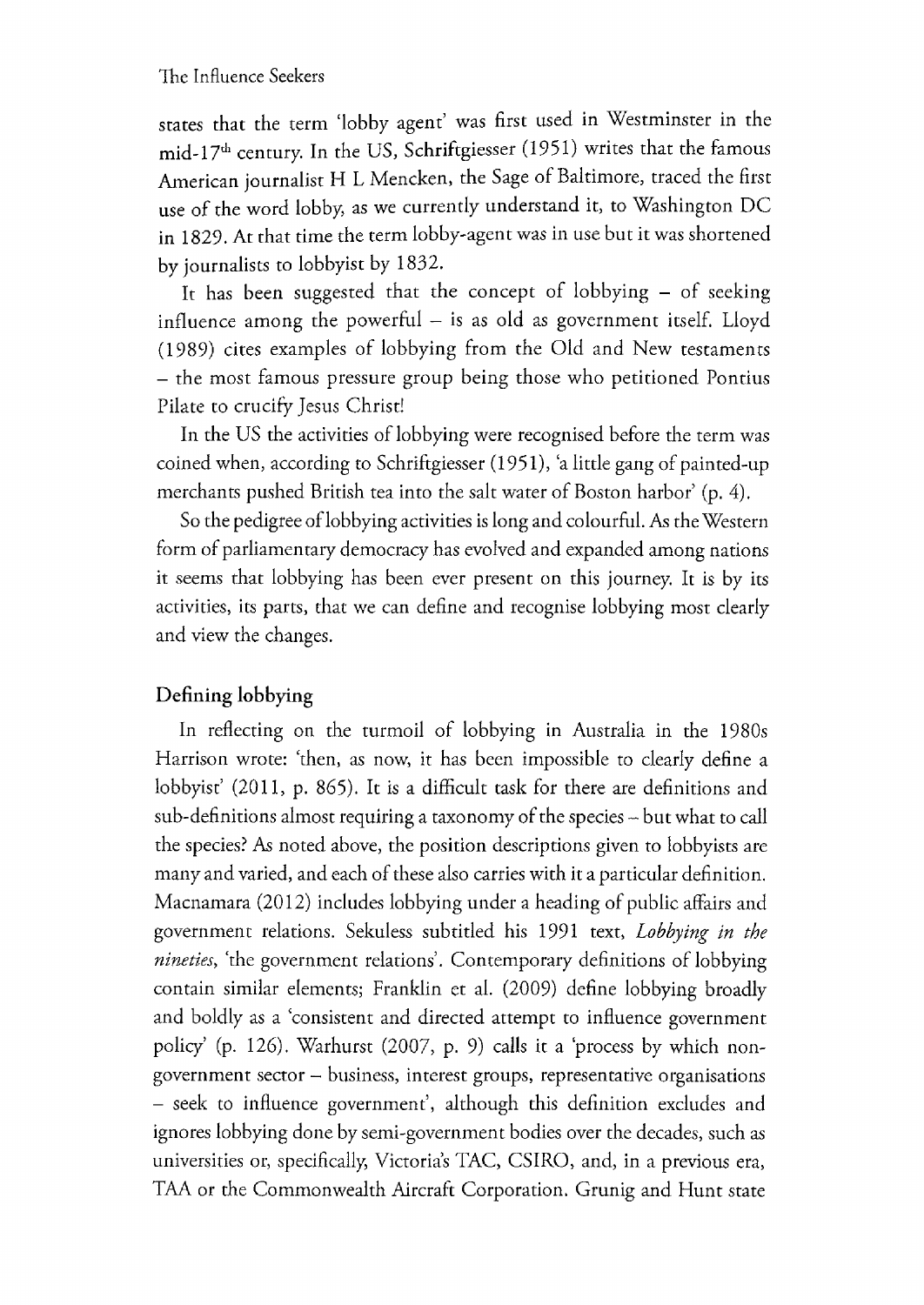that 'at its purest, lobbying means providing sufficient data to a legislature so that all of the facts can be known before a vote is cast' (1984, pp. 215-16). The activity is then as significant as the entity doing the lobbying. The nature of these entities has significantly altered over recent decades. The noted British political scientist S E Finer in his seminal text Anonymous  $Empire - a study of the lobby in Great Britain - terms the lobby as:$ 

the sum of organisations in so far as they are occupied at any point of time in trying to influence the policy of public bodies in their own chosen direction; though (unlike political parties) never themselves prepared to undertake the direct government of the country (1958, p. 2).

Finer's distinction clearly states who is the lobbyist  $-$  organisations. At this time and for many years, in Australia and the UK, this was to be the case but, as various contributors to this volume note, their role has diminished in recent decades.

The lobbyist is a critical definition, within which many authors have sought to draw distinctions, including Finer. As we noted lobbyists go by many names, and authors and commentators have sought to distinguish between them by the type and activity of lobbyists and even the issue on which they lobby. Finer finds the term pressure group misleading, due to the implied nature of pressure as a threat, and because the role of some organisations is to provide a number of services and 'intermittently' to provide pressure. He goes on to state that interest group is too narrow and lobby adequately describes both groups. Finer's 1950s UK perspective is based around the functions of industrial and professional associations as the key lobbyists to government and precedes the rise of a more active democracy. In the 1970s and early 1880s The Age newspaper used the terms pressure groups and single-issue groups interchangeably but never applied these terms to the organisations to which Finer was referring.

Lloyd cited Jaensch's 1981 differentiation of the three most common terms: interest groups, 'a formal or informal group of people with common interest, attitudes or aims'; pressure groups, a 'formal organisation of people who share one or more interests and objectives and who seek to influence the course of public policy'; and lobby, 'pressure on a legislature and individual legislators in achieving their aims' (Cullen & Lloyd 1991). While Lloyd found these definitions unsatisfactory (pressure group's flexibility making interest group redundant), they serve as a reminder of the progression in our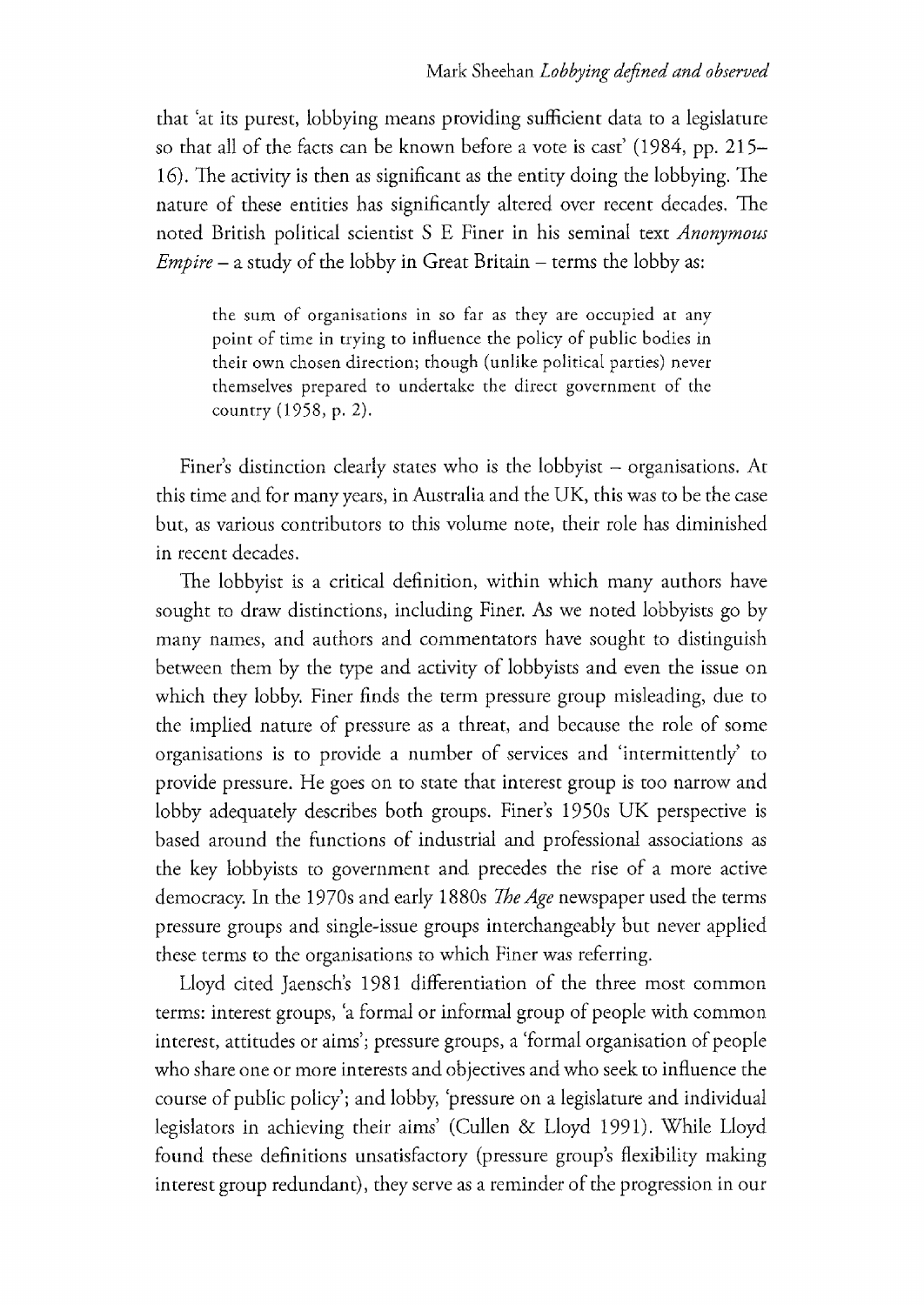thinking. Jaensch discounts lobbying as a US term, but we shall see it is now universally used and understood as the definitive term when one speaks of communication, influence and government (Cullen & Lloyd 1991).

We shall examine the rise of lobbying regulation later in this chapter but it is worthwhile to consider the 2008 Australian Government's Lobbying Code of Conduct which implicitly defines the term through its recognisable activities rather than the groups and organisations who lobby:

communications with a Government representative in an effort to influence Government decision-making, including the making or amendment of legislation, the development or amendment of a Government policy or program, the awarding of a Government contract or grant or the allocation of funding (Lobbying Code of Conduct).

Even now, while lobbying itself is an activity that is recognisable and could be defined by many, those who undertake the work of influence and communication with the government (the lobbyists) still go by a catalogue of differing terms. Some of these are professional and some amateur, as is the way they approach their actions.

We can of course give proper names to the lobby groups that exist in Canberra currently. Among the leading professional and industry lobbying organisations some can be found on the website, the Power Index. They include: The Pharmacy Guild; Australian Bankers' Association; Insurance Council of Australia; Australian Industry Group; Minerals Council of Australia; Clubs Australia; Australian Medical Association; and the Australian Food and Grocery Council. These are the organisations Finer wrote of 50 years ago; however, he ignored the lobbyist in his treatise. It is these individuals, who largely work out of consultancies - mostly, as we shall see, in the area of public relations  $-$  that have changed lobbying practice recently.

Despite the presence of industry and professional lobbying organisations some companies and individual organisations also choose to employ their own lobbyists - government relations or public affairs personnel. Deakin University's successful bid for Victoria's first regional School of Medicine, while assisted by local Geelong-based PR consultancy, Redstick, also employed its own government relations manager for the several years preceding their bid. This is an example that once again raises questions of Warhurst's (2007) definition.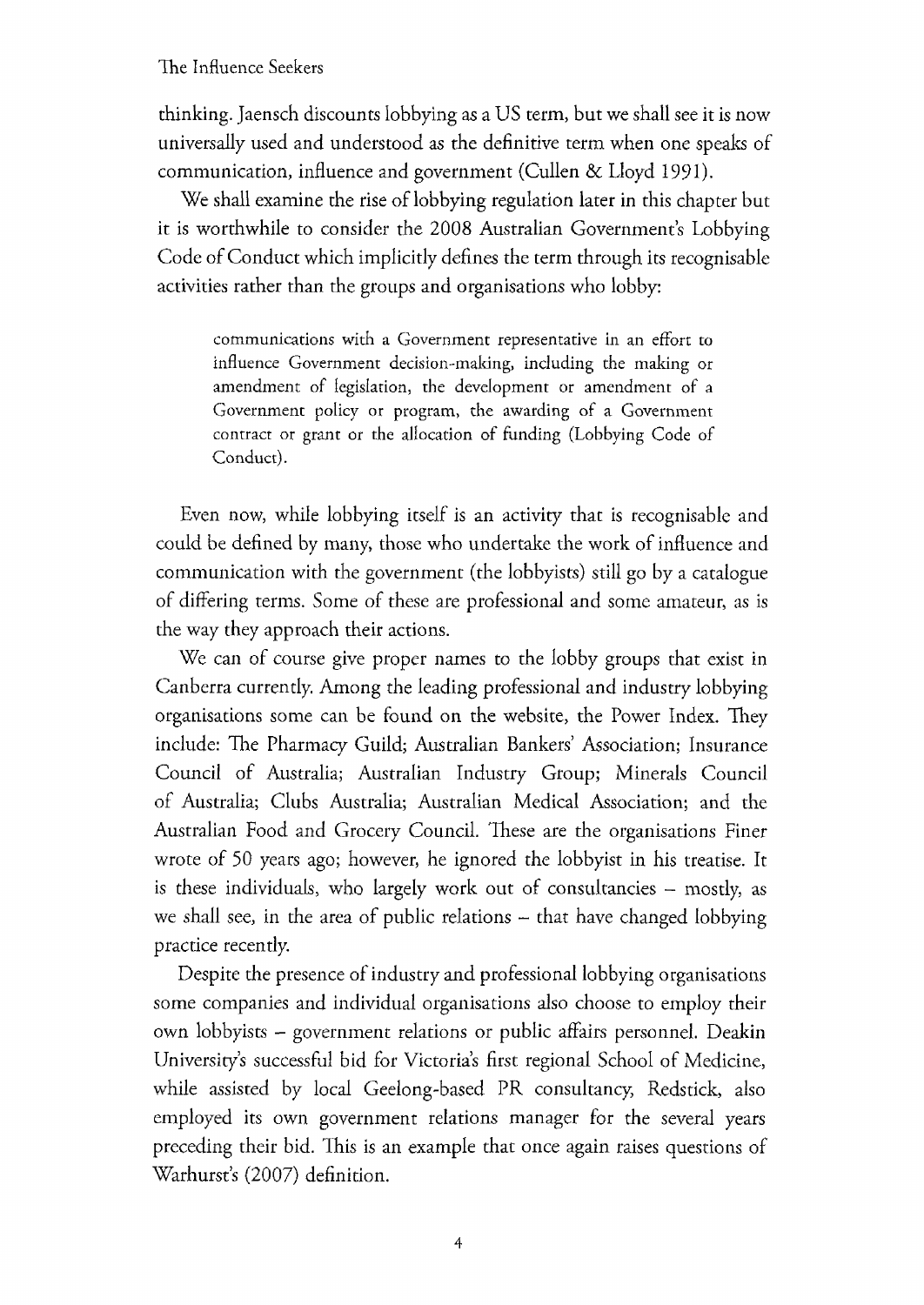## Lobbying and democracy

A 1982 booklet published by *The Age* newspaper, titled 'Pressure Groups', states on its cover blurb that 'lobby and pressure groups are an integral part of Australian political life' and questions whether 'single issue campaigns (are) a threat to democracy'. For many observers this question applies not just to the single issue (interest) group but to all involved in influencing government. In this publication many of the articles are concerned with lobbying and election campaigns and how an issue can be used to skew the voting intentions of an electorate. This practice now seems to have progressed alarmingly in the era of the 24/7 media cycle and the constant election campaign. One need only look at the activities of Clubs Australia against poker-machine reform in marginal Labor seats in New South Wales in 2011.

Lobbying as threat to democracy has been a constant  $\text{cry}$  – Finer refers to 'unrepresentative leadership', the single issue 'zealots' identified in The Age editorials were accused of punitive and punishment politics. Stockwell (2005, p. 213) has argued that the growth of public affairs (of which lobbying is a key function) has 'altered the nature of representative government, making government...more beholden to the special interest'.

However, in its defence, Lloyd, in his magisterial introduction to Cullen's No Is Not an Answer (1991), queried:

why representation through lobbying remains an object of suspicion, while representation through the party system is respected as fundamental to democracy... the evolution of party government has been no freer of disreputable elements than that of political lobbying.

These concerns of lobbying being an undemocratic process have dogged the work and, as we shall see, reputation of those engaged in the function.

The longest-serving member of the US Senate, Robert C Byrd, puts it very colourfully:

Winding in and out through the long, devious basement passage, crawling through the corridors, trailing its slimy length from gallery to committee room, at last it lies stretched at full length on the floor of Congress- this dazzling reptile, this huge, scaly serpent of the lobby (1989).

Byrd also describes lobbying as a 'much maligned term', stating that even the industry avoids it, preferring public affairs or government relations.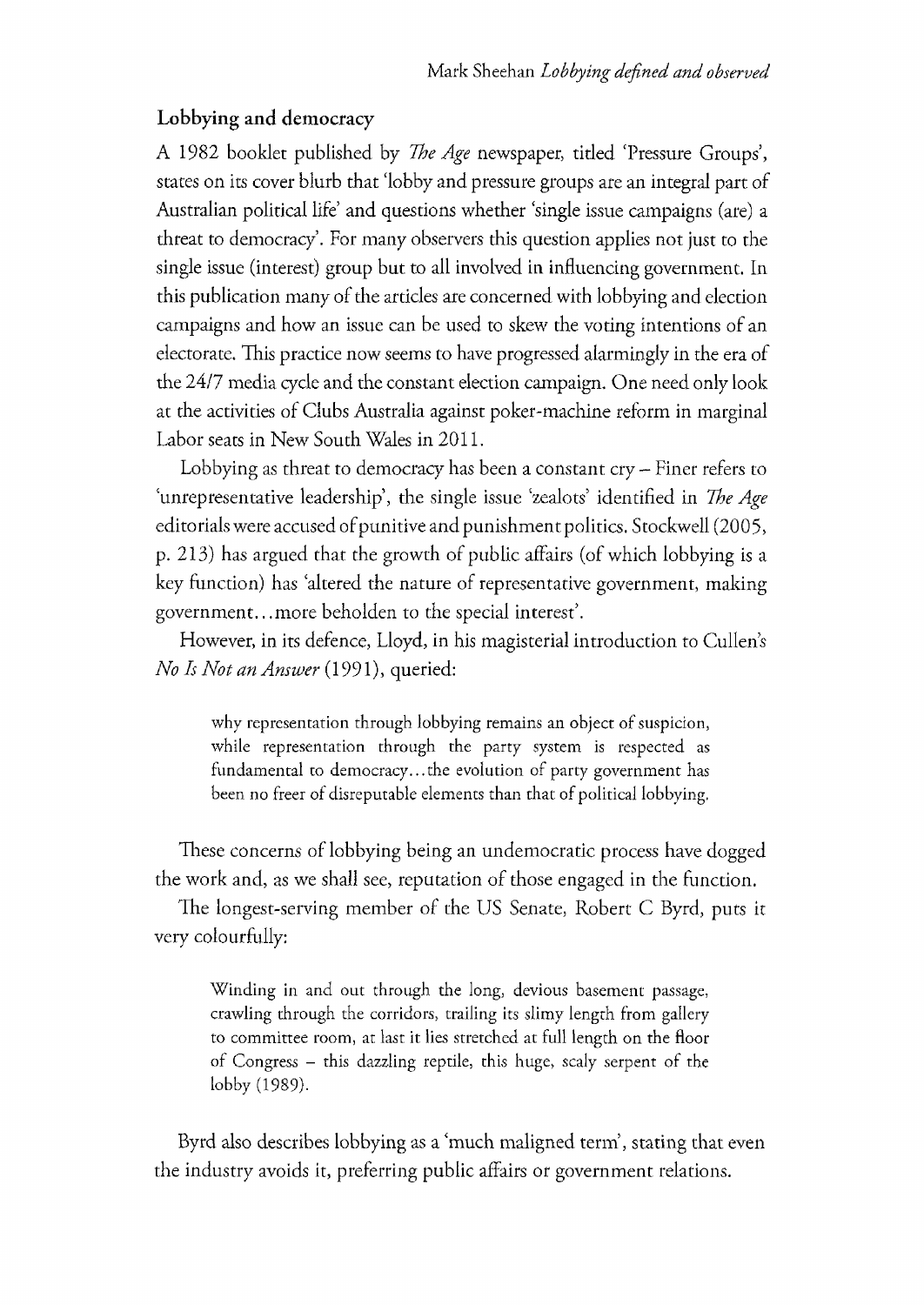A UK House of Commons Public Administration Select Committee investigation into lobbying found 'a genuine issue of concern, widely shared and reflected in measures of public trust, [is] that there is an inside track, largely drawn for the corporate world, who wield privileged access and disproportionate influence' (House of Commons, 2009, p. 3). The summary goes on to note a key issue that gives rise to and supports these criticisms  $-$  lobbying takes place in private. The wider community, the voters, are unaware of the deliberations, their purpose or even their success.

Despite these claims many agree on the necessity of lobbying; they do not term it as a lesser evil but as a necessity. MacCallum wrote in 1979 that 'lobby groups in Australia on the whole perform a reasonable function; they are advocates rather than twisters' (*The Age*, 1982). The British inquiry into lobbying noted it was a 'legitimate and necessary part of the democratic process...' (House of Commons 2009, p. 5). Indeed, it has been claimed that democracy is reinvigorated through the activities of lobbying because 'lobbyists have become the conduit between government and a diverse range of interests in society' (Stockwell 2005, p. 224).

## Lobbying and public relations

Like all functions whose prime activity is communication, lobbying firs easily and logically in the public relations field. Public relations' claim to lobbying is further strengthened by many authors and practitioners who view persuasive communication as a key function of lobbying. The natural home of the independent lobbyists (as opposed to those organisations that lobby on behalf of their industry/profession) is then within a public relations consultancy. This relationship is further strengthened and enhanced by the work undertaken in public relations. Berry (1992), in his paper on UK lobbying, succinctly identifies that all lobbyists offer the services of monitoring and information for clients and a range of 'opinion-forming services aimed at directly influencing legislators and civil servants'. Some lobbyists, Berry goes on to state, 'seek to place lobbying of government within a wider public affairs or PR context' (p. 220). He seeks to differentiate between small (solo practitioners) and large lobbying outfits  $-$  the larger invariably part of a PR company, and that 'lobbying campaigns are often integral parts of a wider public relations strategy, involving media relations and corporate communications' (p. 221).

As we have seen, a number of synonyms for lobbying fall within the sphere of public relations. The specific PR practice that absorbs lobbying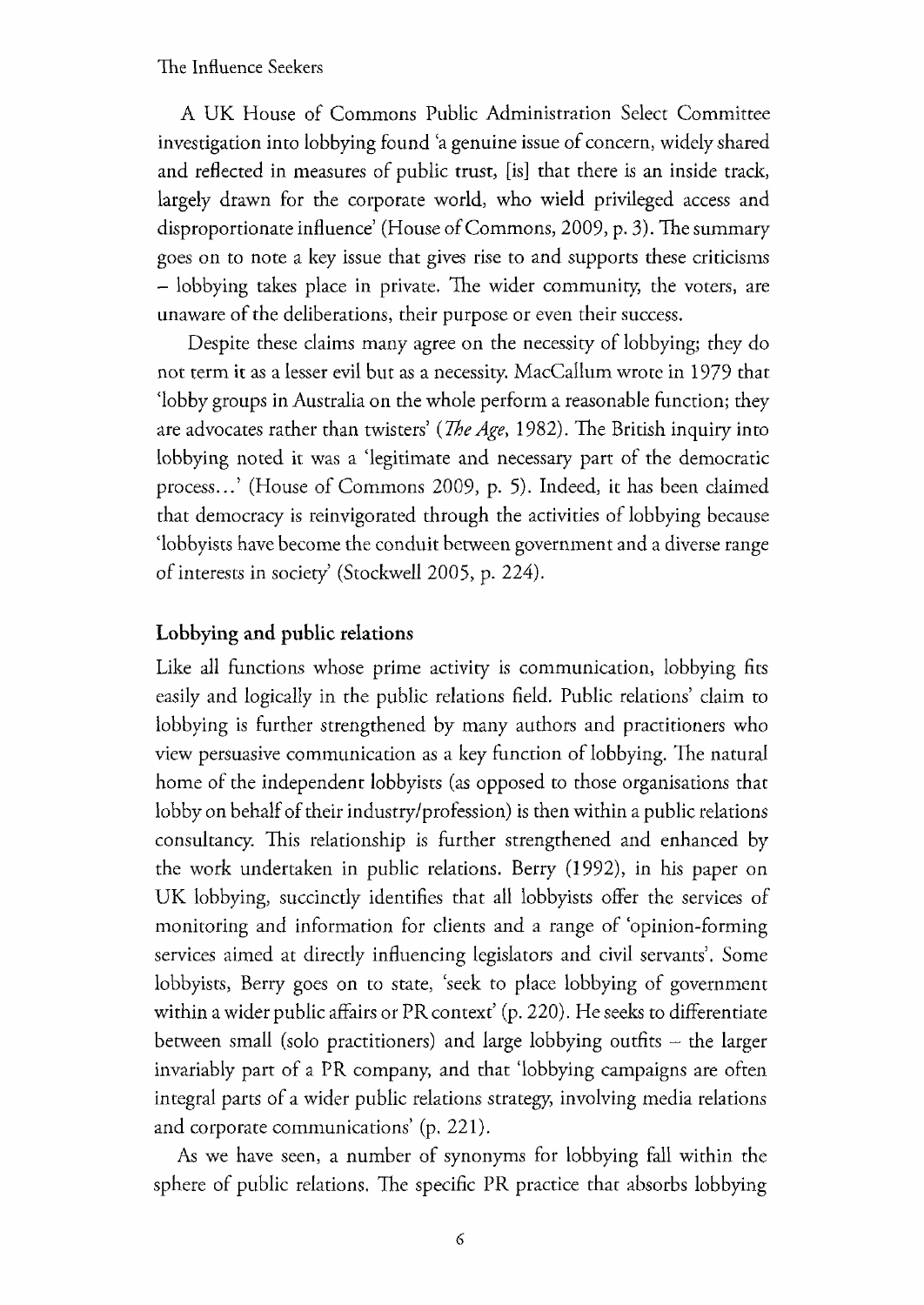is generally termed government relations or public affairs. Former BHP Corporate Affairs Officer Judy Ryan recalled that in the early 1980s, Jock McGregor held the title of Chief Tariff Officer and by '1985/86 the expanded function had become "Manager Corporate Affairs (aka Government relations)"' (Ryan 2012).

MacCallum (1979) noted that government relations involved 'obtaining information and lobbying'. One can begin to see the taxonomy develop! Most university introductory public relations courses and texts will include sections on public affairs, of which the focus and significant content will be on lobbying.

Lloyd writes of the symbiosis of public relations firms and lobbying, especially in terms of independent lobbyists, i.e. those public relations practitioners employed by consultancies such as Eric White and Associates (EWA) and IPR in the 1960s and 1970s, and by modern day equivalents such as Hawker Britton, Kreab Gavin Anderson and Barton Deakin. He writes with great certainty that 'there are very few ventures in political lobbying which do not have a PR element' (Cullen & Lloyd 1991, p. 43).

Knott (The Power Index), writing of current lobbying practice, observes that although there are still 'shonks' about, lobbying is now more than just 'opening doors and cashing in favours', and it is now a 'sophisticated industry from polling... modelling... media manipulation'. Yet in 1961 Peter Golding of EWA wrote of the ignorance of government relations in Australia business, the practice was even then beyond 'knowing the right people' but about 'good knowledge of departmental procedures, skill in presenting a case to government and experience of government decisions' (p. 51). It would seem that this skill base of Menzies-era government relations practitioners differs little from their contemporary colleagues, but perceptions and stereotypes still exist.

From the 1950s Australian companies sought regular and rapid monitoring of parliamentary and administrative information and, apart from sole lobbyists, this function was largely taken over by PR consultancies. Combined with the skills that Golding identified, it became increasingly 'apparent that there were close links between PR activities and lobbying activities; in many respects the two processes were complementary' and 'there were clear advantages in linking them' (Cullen & Lloyd 1991, p. 11).

Clearly, the practices first alluded to by Knott seem to be of an era more aligned with the 'monster' from Byrd's post bellum Congress than Australian practice of, at least, the last 50 years.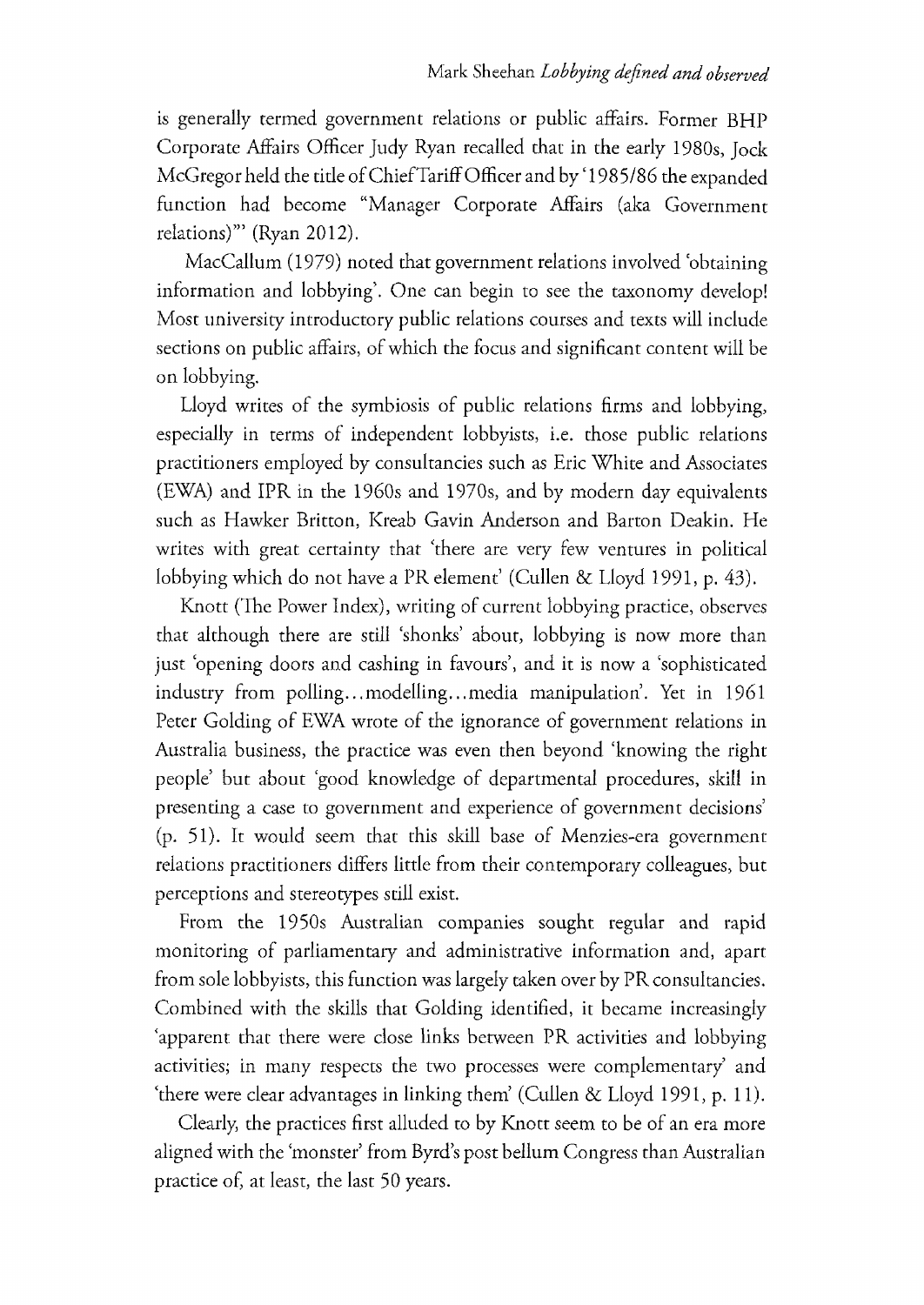# Lobbying Canberra

We have noted that lobbying is as old as government itself. It is then no coincidence that the very choice of Canberra as the site of Australia's federal parliament was a much-lobbied decision. The attempt to resolve the choice before the first federal parliament sat was thwarted as 'the struggle by pressure groups prevented a speedy decision' (Souter 1988, pp. 103-4). The Premier of New South Wales and, concurrently, Home Affairs Minister in the first federal government, Sir William Lyne, favoured the towns of Albury or Tumut, in his own seat, as the location and deliberately had MPs tour alternative sites in the doldrums of winter (Souter 1988, p. 105). It took nine years and much lobbying by vested interests before the choice of Canberra was made.

Australia's history of colonies to Commonwealth, government-owned enterprises and initiatives has led to a different perspective and development of lobbying. Early lobbyists in Canberra (or Melbourne, seat of the Commonwealth Parliament from 1901 to 1927) sought government's ear for local issues, funding and so on. The one outstanding and distinct development of Australian lobbying was tariffs.

The colonies of Australia were either firmly protectionist or free trade, and within states and, indeed, even political parties, both views were vigorously represented. Tariffs were how the Commonwealth was to support itself; it was not until the Second World War that the Commonwealth took over income tax. The trick then of Barton's government was to legislate so that the 'tariff [was] high enough to provide necessary revenue, but not so high as to alarm free traders' (Souter, p. 67). Every imaginable item was considered for tariff or exemption  $-$  if horse was exempt from tariff what about camel hair? The debate went for over one hundred and seventeen days 'since different interest groups objected to almost every item scheduled for customsduty [tariff]' (Bolton 2000, p. 32).

This role and power was formalised by the establishment of the Tariff Board in 1921, 'empowered to conduct inquiries into claims by local industries to be protected by tariff form overseas competition' (Horne 1964, p. 143). From this base the tariff agent came into being, and in the Depression of the 1930s it was these individuals who went to Canberra to lobby for tariffs on behalf of struggling industries in the manufacturing industries.

Lloyd notes the use and understanding of the difference between pressure groups and lobbyists in the late 1940s and early 1950s. It soon became apparent that institutional lobbying in the form of industry and professional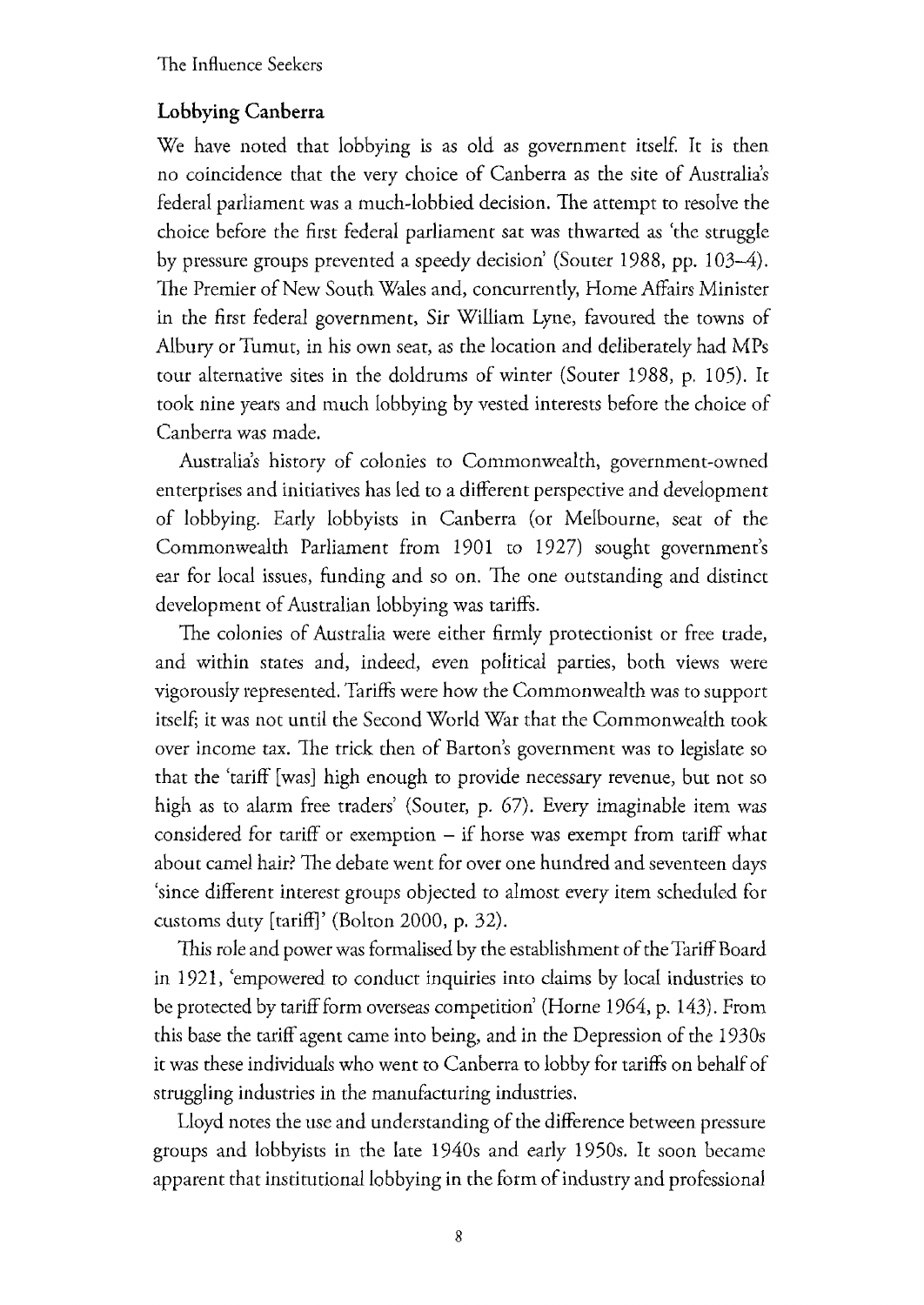associations was growing. Critical to this development was the growth of the federal government as it assumed 'more functions and moved into legislative areas. As a result the policy content and administrative structure of federal government began to expand' (Cullen & Lloyd 1991, p. 10).

Horne, in a chapter called 'Power' in his seminal book The Lucky Country, has a section devoted to pressure groups and writes that the big public pressure groups'aim is 'group advantage'(p. 194). He writes further of the 'sugar lobby', 'wool pressure groups', 'churches', the 'most skilful pressure group, the R.S.L.', the major corporations of Australia  $-$  CSR and BHP  $-$  and the institutions and organisations described by Finer. At this time these groups, along with the independent tariff agents, were joined by the first of the PR consultants  $-$  the government relations expert. Eric White and Associates (EWA) opened its Canberra office in 1961, the first PR consultancy to do so. However, it had been lobbying the federal government on clients' behalf for at least a decade prior. When White left the employ of the Liberal Party in 1946, with Menzies' support, his aim was to 'use his political experience and contacts for the benefit of commercial clients... he saw a particular role for public relations in helping clients communicate with government' (Golding 2004, p. 179). The election of the Menzies government in 1949 and the 23-year Liberal Party reign assisted in the success of EWA as one of the world's largest public relations firms.

Lloyd states that the arrival of the private political lobbyist in Canberra occurred in the late 1960s, but much work was undertaken at least a decade prior. In 1957 EWA's client, the Commonwealth Aircraft Corporation (CAC), faced closure by the federal government that sought to purchase planes from the US or UK. EWA developed a major position paper on the state of Australian defence resources prior to the Second World War and the consequences of relying on imported defence material. Judicious distribution of their research, which included ex-service MPs and media placement of the key findings, suddenly made this a major public issue. In the Cold War climate their messages resonated, and politicians who previously had ignored the plight of the CAC were suddenly employing phrases from their research and 'making fiery speeches in the parliament and their party rooms'(Golding 2004, p. 187).

Another example of a classic Australian type of lobbying was that undertaken by the commissioner of the Snowy Mountains Hydro-electric Authority. The scheme was a Labor government initiative which commenced in the final year of Labor's tenure. Although seen as a great feat for the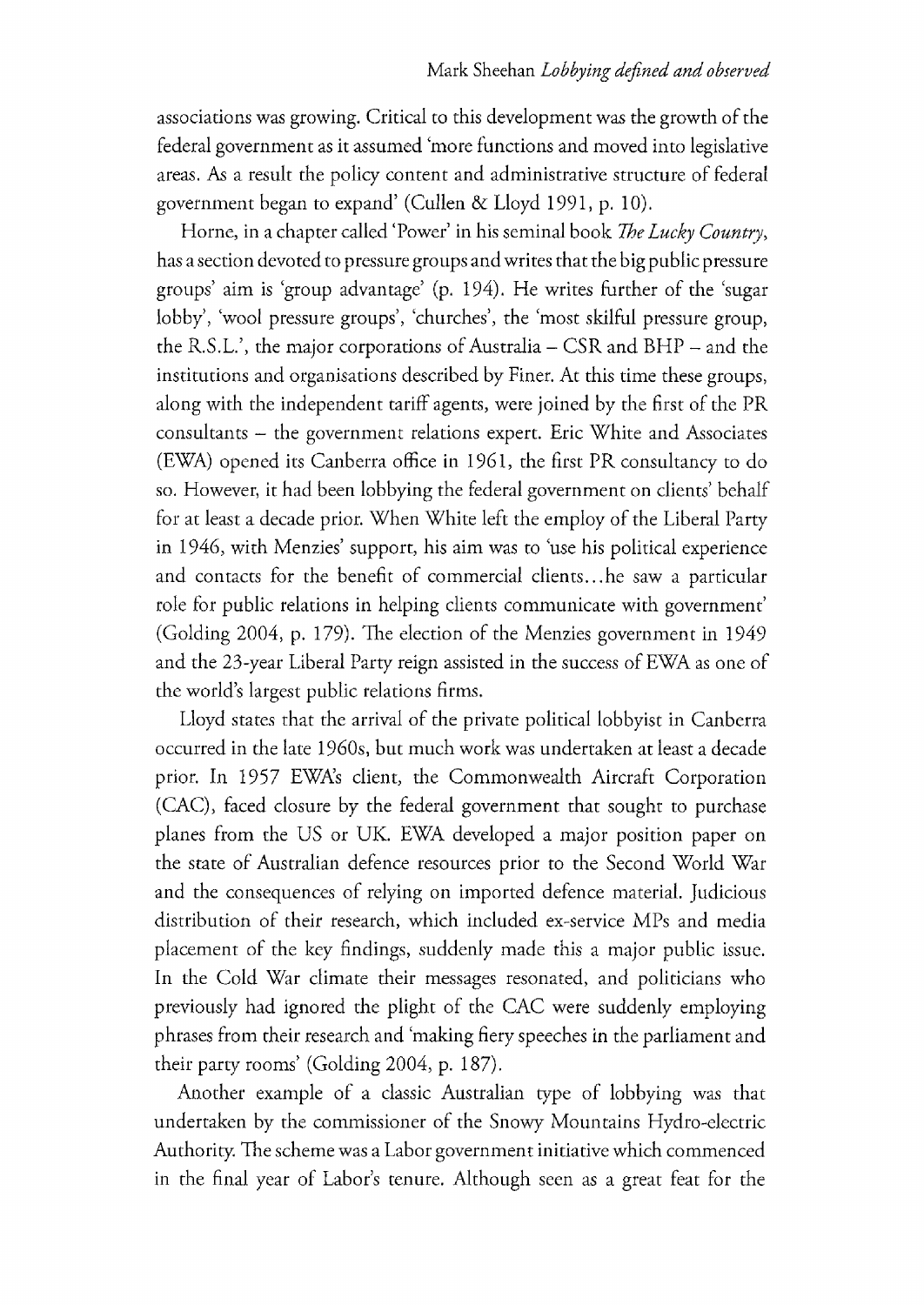nation, Prime Minister Menzies was reluctant to give it his full support as it was to linked to the Labor Party and, in 1953, considered closing it down. Commissioner Hudson ensured, through useful public relations tactics and selected lobbying, that 'the political credit would accrue to Menzies from the Snowy scheme' (McHugh 1989, p. 118). These two examples provide an Australian perspective, as in both cases it is government statutory authorities lobbying government.

The most significant change to lobbying occurred with the arrival of the Labor government in 1972 under Prime Minister Gough Whitlam. There was growth in lobbyists as business sought to work with a party out of power for 23 years. As George Kerr of IPR's Canberra office stated: 'Life was somewhat easier under the old system' (The Lobbyists 1975, p. 16). By 1974 many companies went beyond their associations and employed freelance lobbyists (*The Lobbyists* 1975, p. 5) and the days of the tariff agent were numbered when Whitlam reduced tariffs across the board by 25%. The end of tariff-supported industry occurred under policy implemented by the Hawke government in 1988.

It was in the 1980s that the growth and role of lobbying came under public and parliamentary scrutiny. The Combe-Ivanov affair, as it became known, was a full-blown spy story that eventually changed the way lobbying was done in Canberra. Former federal ALP Secretary turned lobbyist David Combe's links with the Soviet Embassy official and covert KGB operative, Ivanov, proved embarrassing for the government as ASIO investigated Ivanov and inter alia his attempts to recruit Combe. The affair itself resembled a Le Carré novel and within 18 months three books were published about the doings of Combe and Ivanov - keeping the issue alive in the public eye.

Apart from a government-appointed Royal Commission to investigate the matter, the government used the incident to turn its gaze on lobbyists. Both Lloyd (1991) and Sekuless (1984) believe lobbying in general was a scapegoat and a distraction tactic for the newly elected government of the day. A government paper, 'Lobbyists and the Australian Government and Parliament', concluded that a 'more public and open system for conducting the relationship between lobbyists... and government and parliament' (Cullen & Lloyd 1991, p. 23) was required. The Lobbyists Registration Scheme, as it became known, was introduced in 1983, and it is worth noting that Lloyd stated in 1991 that its 'provisions proved to be in practice to be only a minor impediment' to the work of lobbyists. No surprise that by 1996 it was abolished and that in the appendix on lobbying activities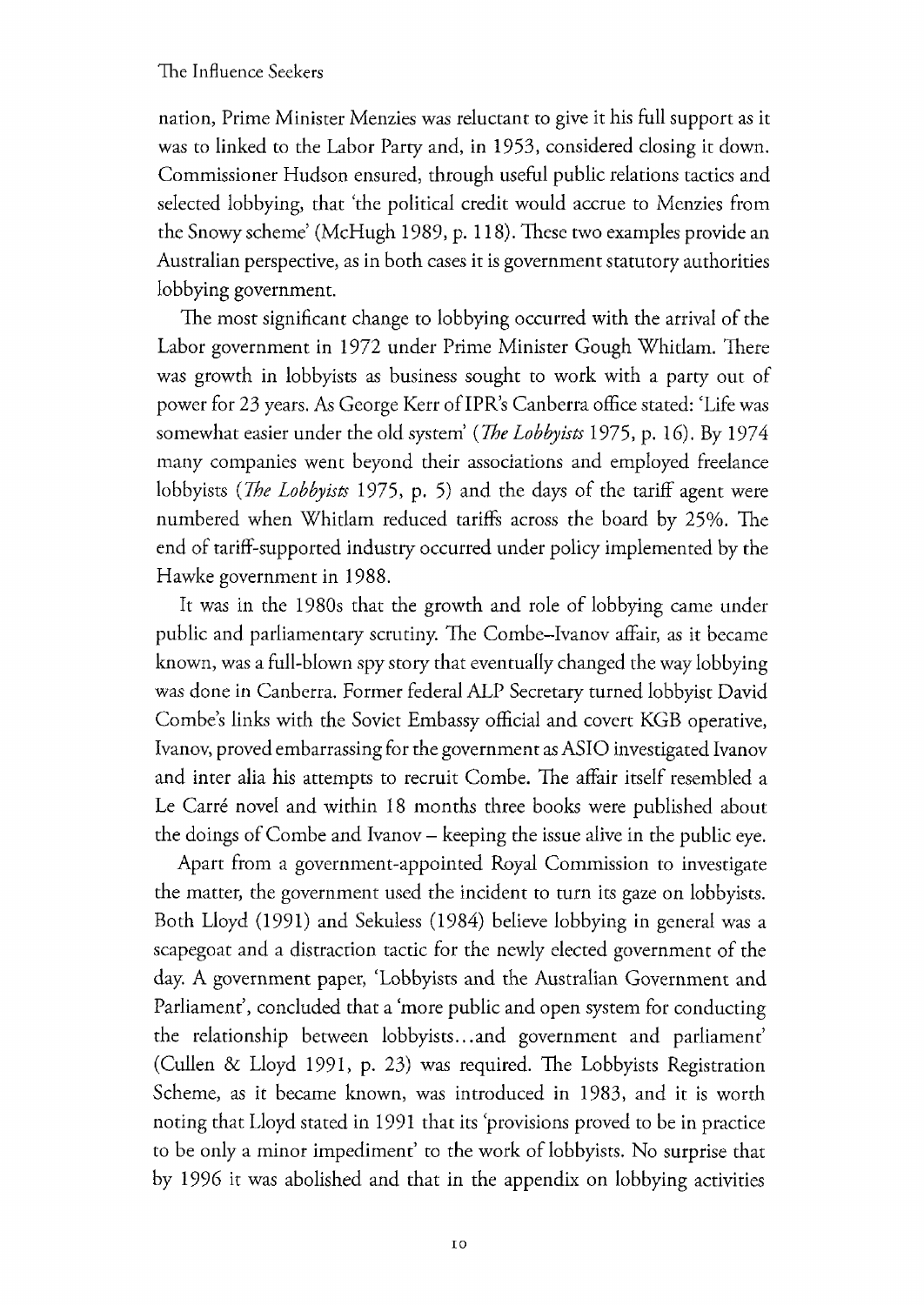outside the UK the 2008-2009 House of Commons report on lobbying stated the scheme was 'widely acknowledged to be ineffective in respect of adherence to its provisions and the lack of effective enforcement' (House of Commons2009, p. 70).

Lobbying continued to battle with an image problem through the early 2000s, brought upon not by the professional lobbyists but by ex-politicians turned lobbyists. In particular, disgraced former Western Australian Premier Brian Burke and his lobbying partner Julian Grill brought to light a practice that has always been the chief concern of any critic of lobbying, that of 'special or privileged access'. The House of Commons report noted that between 1996 and 2008 there was concern in Australia about 'former high level politicians becoming involved in lobbying in areas directly relevant to their past responsibilities' (2009, p. 71).

Former Howard government Health Minister Michael Wooldridge approved a grant to fund the building of offices for the Royal Australian College of General Practitioners (RACGP) in Canberra a week before the federal election was called. Dr Wooldridge, who left parliament at the subsequent election, agreed to become a consultant to the College several weeks later and began work at the start of 2002.

After details of the grant emerged, Dr Wooldridge was accused of having a conflict of interest in allocating the money, prompting the College to distance itself by terminating his contract. Although he was cleared by an Auditor-General's inquiry, these arrangements seemed inappropriate to the broader public and critics. Similarly, former Agriculture Minister Peter McGauran's appointment as CEO of Thoroughbred Breeding Australia within days of his parliamentary resignation can be seen as too close for comfort.

In 2008 the Rudd Labor government's Lobbying Code of Practice came into force. It resembled a 2006 code established by the Western Australian Parliament in the wake of Burke's lobbying efforts. This code applies to those who lobby on behalf of a third party, not the government relations, in-house practitioner and the organisational lobbyist (as so well and long ago defined by Finer!), and only covers ministers and parliamentary secretaries. It aims to ensure that lobbying activities meet 'public expectations of transparency, integrity and honesty' (Lobbying Code of Conduct).

So just who is regulated? According to the Code of Conduct register, as of January 2012 there were 291 firms, employing 634 lobbyists representing 2,004 clients, from AAMI to Zurich Financial Services. The number of all categories keeps growing and a recent *Canberra Times* article estimated the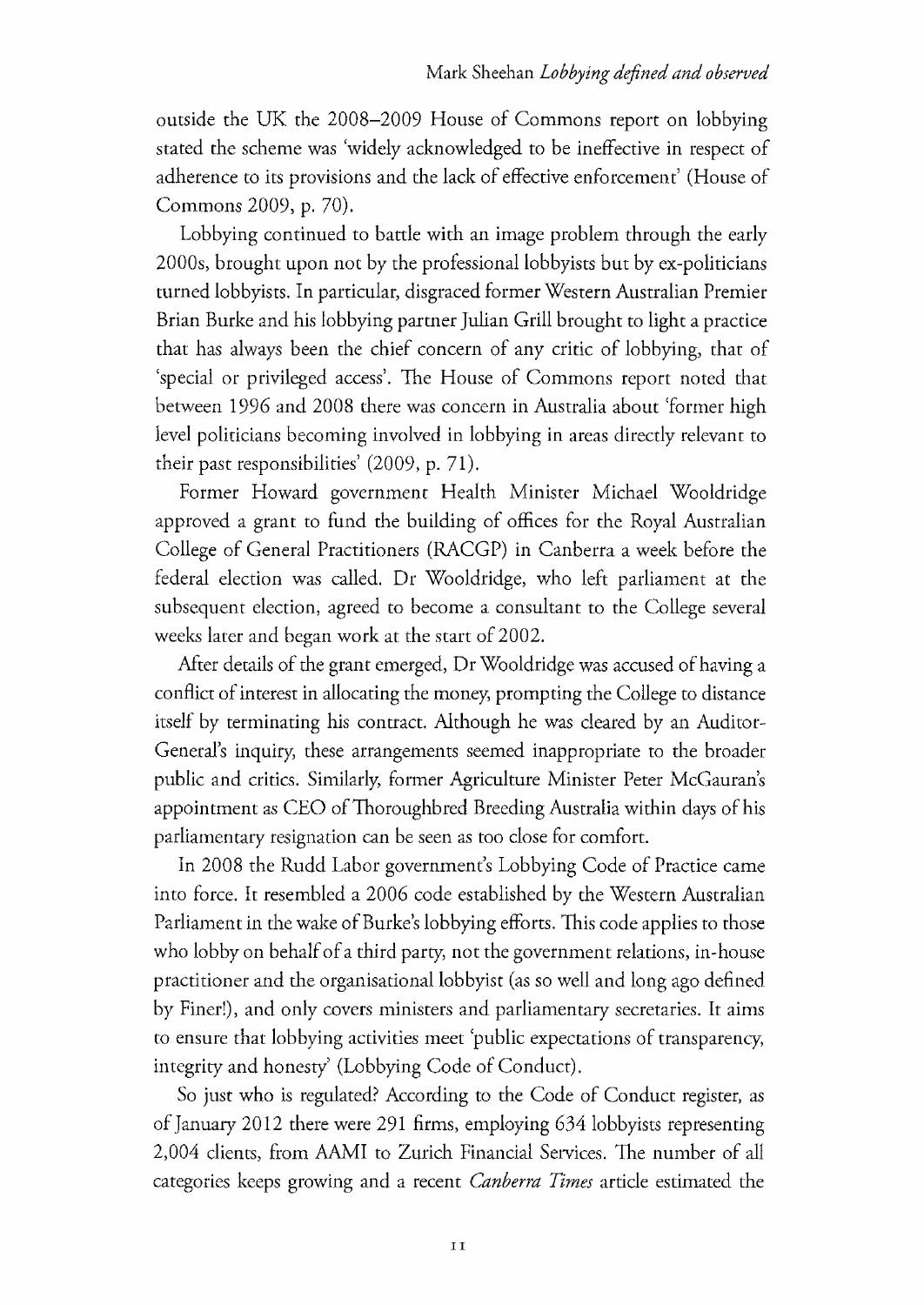industry to be worth \$1 billion a year (Cronin 2011). It should also be noted that organisations such as the Pharmacy Guild of Australia, National Farmers Federation, and the Australian Industry Group are not required to register.

When compared to other major Western democracies Australia's lobbying industry is proportionate to our population. In the UK recent figures from  $2007$  estimate that there are about  $14,000$  people directly involved in the activities of government relations with an industry worth of about  $£1.9$ billion (Parvin 2007, p. 10). It would be reasonable to assume, with the change in government in 2010, that these figures may have increased. It is interesting to note that Prime Minister David Cameron reversed the trend observed here and went from working in public affairs to politics! The UK parliament is proposing a statutory Register of Lobbyists to be introduced in 2012.

In the US lobbying expenditure in the last ten years has doubled to US\$3.27 billion. The growth in lobbyist numbers peaked in 2007 at 14,856 and is now at 12,592. This number is slightly less than the total for 1999 of 12,939 (OpenSecrets). Regulation of lobbying in the US has been present in some form or another since the early 1900s (Byrd 1989). Unique to the US is the development of political action committees (PACs) which, according to Byrd:

are formed by special interest groups for the purpose of funneling contributions to the political campaigns of members of Congress and other officeseekers, and they constitute a subtle but sophisticated form of lobbying (1989).

The Lobbying Act was introduced in 1946 and updated in 1995 to the Lobbying Disclosures Act (LDA). In contrast to Australia the LDA provisions include as lobbyists those working for corporations and organisations.

There are many who view lobbying to be a crude exercise in networking, as we have seen, but this chapter has also shown the growth and development of lobbying and government relations as a strategic and disciplined practice that has always required those skills Peter Golding wrote of in 1961 and that Eric White practised in the 1950s. It is a complex activity that, by and large, lobbyists, professional and industry organisations, as well as public relations firms, practise on a daily basis in the nation's capital to the benefit of many.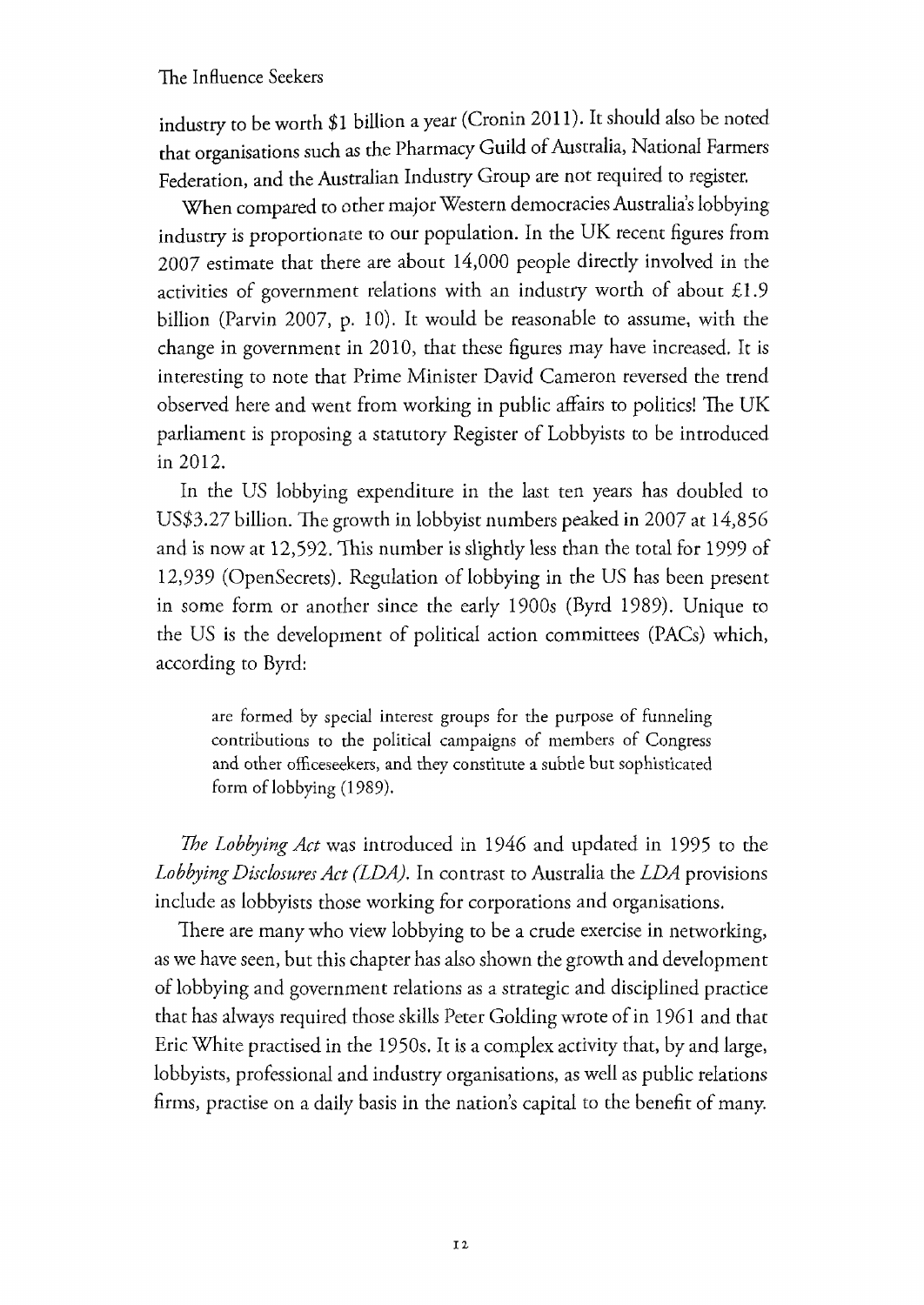# References

- Australian Government, 'Lobbying Code of Conduct', http://lobbyists.pmc.gov.au/ conduct\_code.cfm, Department of Prime Minister and Cabinet [retrieved 7 January2012]
- Berry, S 1992, 'Lobbyists: techniques of political "insiders"', Parliamentary Affairs, pa.oxfordjournals.org [accessed 1 January 2012]
- Bolton, G 2000, 'Sir Edmund Barton' in Australian Prime Ministers, M Grattan (ed.), New Holland, Sydney
- Byrd, R.C. 1989, 'Lobbyists', http://www.senate.gov/legislative/common/briefing/Byrd History\_Lobbying.htm [accessed 4 January 2012]
- Cronin, D 2011, 'Capital power surge', The Canberra Times, 7 May 2011, http:// infoweb.newsbank.com/iw-search/we/InfoWeb?p\_product=AUNB&p\_ theme=aggregated5&p\_action=doc&p\_docid=137134DE4F5F93DO&p\_ docnum=1&p\_queryname=2 [retrieved 9 January 2012]
- Cullen, P & Lloyd, C 1991, No Is Not an Answer: lobbying for success, Allen & Unwin, North Sydney
- Finer, S E 1958, Anonymous Empire: a study of the lobby in Great Britain, Pall Mall Press, London
- Franklin et al. 2009, Key Concepts in Public Relations, SAGE, Los Angeles; London
- Golding, P 1961, in T J Dwyer, *The Australian Public Relations Handbook*, Ruskin, North Melbourne
- Golding, P 2004, *Just a Chattel of the Sale*, Minipublishing, Spit Junction, Australia
- Grunig, J and Hunt, T 1984, Managing Public Relations, Holt Rhinehart and Winston, New York
- Harrison K 2011, Strategic Public Relations: a practical guide to success, Palgrave Macmillan, South Yarra, Australia
- Horne, D 1964, The Lucky Country: Australia in the sixties, 2nd ed., Penguin, Ringwood, Australia
- House of Commons 2009, Public Administration Select Committee, 'Lobbying: access and influence in Whitehall', http://www.publications.parliament.uk/pa/ cm200809/cmselect/cmpubadm/36/36i.pdf, The Stationery Office, London [retrieved 6 January 2012]
- MacCallum, M 1982, 'Pressure groups', The Age, Melbourne
- Macnamara, J R 2012, Public Relations: theories, practice, critiques, Pearson, Frenchs Forest, Australia
- McHugh, S 1989, The Snowy: the people behind the power, WHA, Port Melbourne OpenSecrets, www.opensecrets.org/lobby [retrieved 20 December 2011]
- Parvin, P 2007, Friend or Foe? Lobbying in British democracy, Hansard Society, London Ryan, J 2012, interview with author, February
- Schriftgiesser, K 1951, The Lobbyists: the art and business of influencing lawmakers, Little, Brown, Boston
- Sekuless, P 1984, *The Lobbyists: using them in Canberra*, George Allen & Unwin, Sydney
- Sekuless, P 1991, Lobbying in the Nineties: the government relations game, Allen & Unwin, North Sydney
- Souter, G 1988, Acts of Parliament, Melbourne University Press, Carlton, Australia
- Stockwell, S 2005, Political Campaign Strategy: doing democracy in the 21st century, ASP, Melbourne
- The Power Index, http://www.thepowerindex.com.au/powerlists/lobbyists/ [retrieved 20 December 2011]